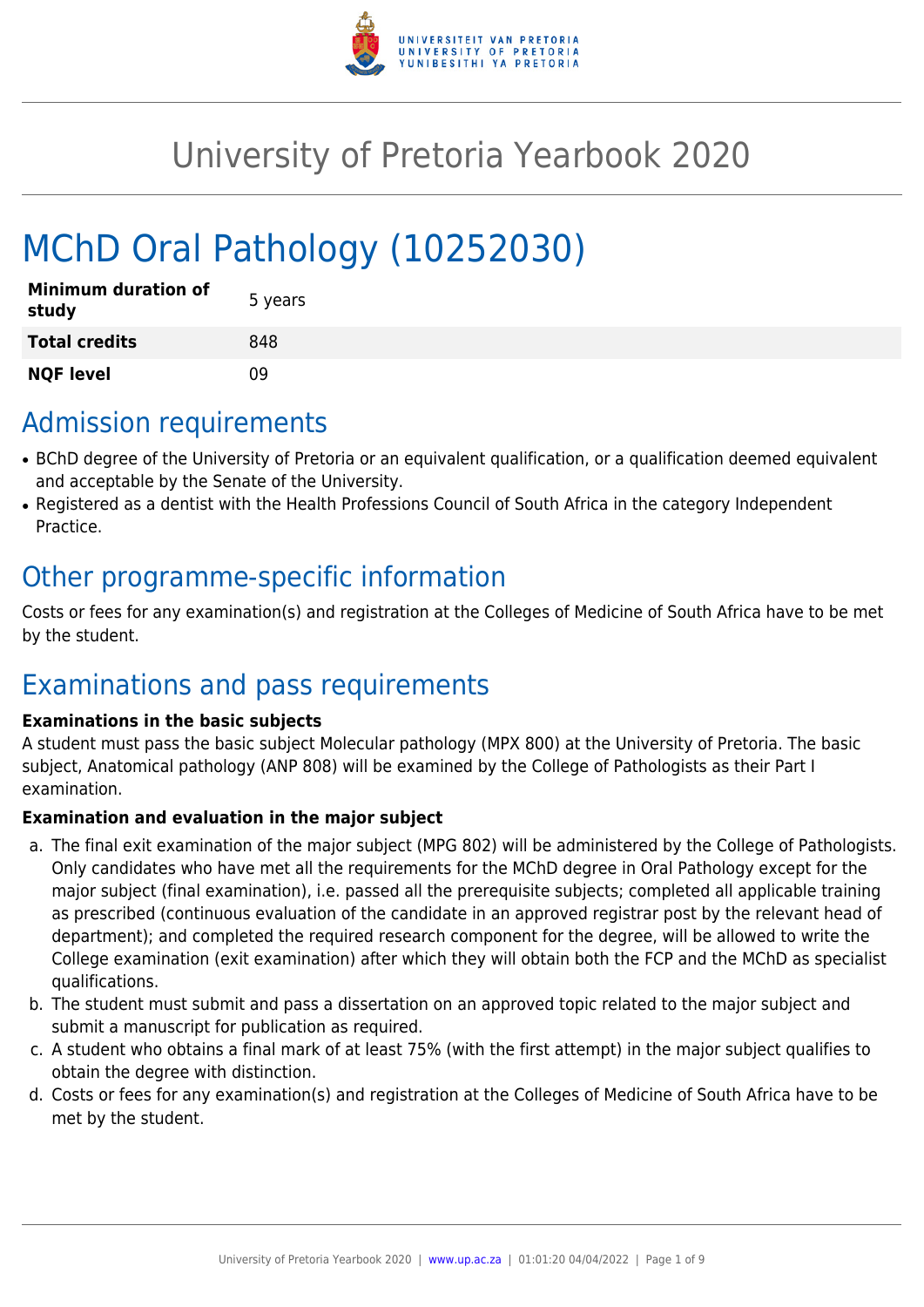

# Exemption

Exemption may be granted by the Dean, on the recommendation of the relevant head of department by virtue of comparable training and/or experience in terms of the requirements of School Regulations, with the proviso that exemption from the examination and evaluation in the major subject may not be granted.

**Please note**: The regulations of the Health Professions Council of South Africa, as published in the Government Gazette No. 4631 of 11 January 1991 – Notice No. R.40 (as amended), will be used as a criterion in determining the period of exemption.

## Pass with distinction

A student who obtains a final mark of at least 75% (with the first attempt) in the major subject qualifies to obtain the degree with distinction.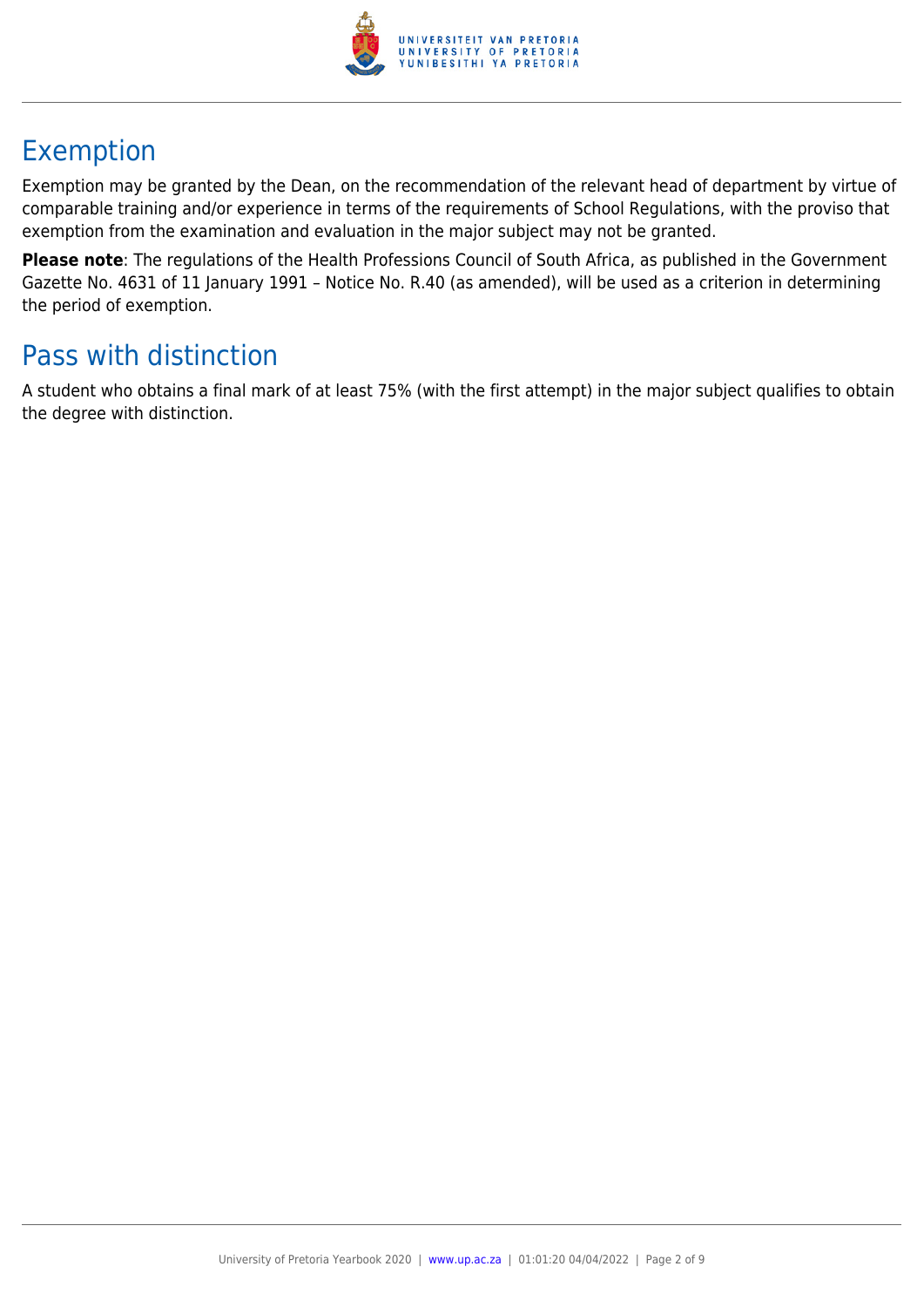

**Minimum credits: 668**

### **Core modules**

### **Anatomical pathology 808 (ANP 808)**

| <b>Module credits</b>         | 48.00                          |
|-------------------------------|--------------------------------|
| <b>Prerequisites</b>          | No prerequisites.              |
| <b>Language of tuition</b>    | Module is presented in English |
| <b>Department</b>             | Anatomical Pathology           |
| <b>Period of presentation</b> | Year                           |

#### **Ethics and human rights 800 (EHR 800)**

| <b>Module credits</b>         | 0.00                           |
|-------------------------------|--------------------------------|
| <b>Prerequisites</b>          | No prerequisites.              |
| Language of tuition           | Module is presented in English |
| <b>Department</b>             | <b>School of Dentistry</b>     |
| <b>Period of presentation</b> | Year                           |

#### **Oral pathology 802 (MPG 802)**

| <b>Module credits</b>         | 500.00                          |
|-------------------------------|---------------------------------|
| <b>Prerequisites</b>          | No prerequisites.               |
| Language of tuition           | Module is presented in English  |
| <b>Department</b>             | Oral Pathology and Oral Biology |
| <b>Period of presentation</b> | Year                            |

#### **Dissertation: Oral pathology 891 (MPG 891)**

| <b>Module credits</b>                     | 180.00                          |
|-------------------------------------------|---------------------------------|
| <b>Language of tuition</b>                | Module is presented in English  |
| <b>Department</b>                         | Oral Pathology and Oral Biology |
| <b>Period of presentation</b>             | Year                            |
| <b>Mathematical Common CAA (MADV CAA)</b> |                                 |

#### **Molecular pathology 800 (MPX 800)**

| <b>Module credits</b> | 120.00                                            |
|-----------------------|---------------------------------------------------|
| <b>Prerequisites</b>  | No prerequisites.                                 |
| <b>Contact time</b>   | 1 discussion class per week, 1 practical per week |
| Language of tuition   | Module is presented in English                    |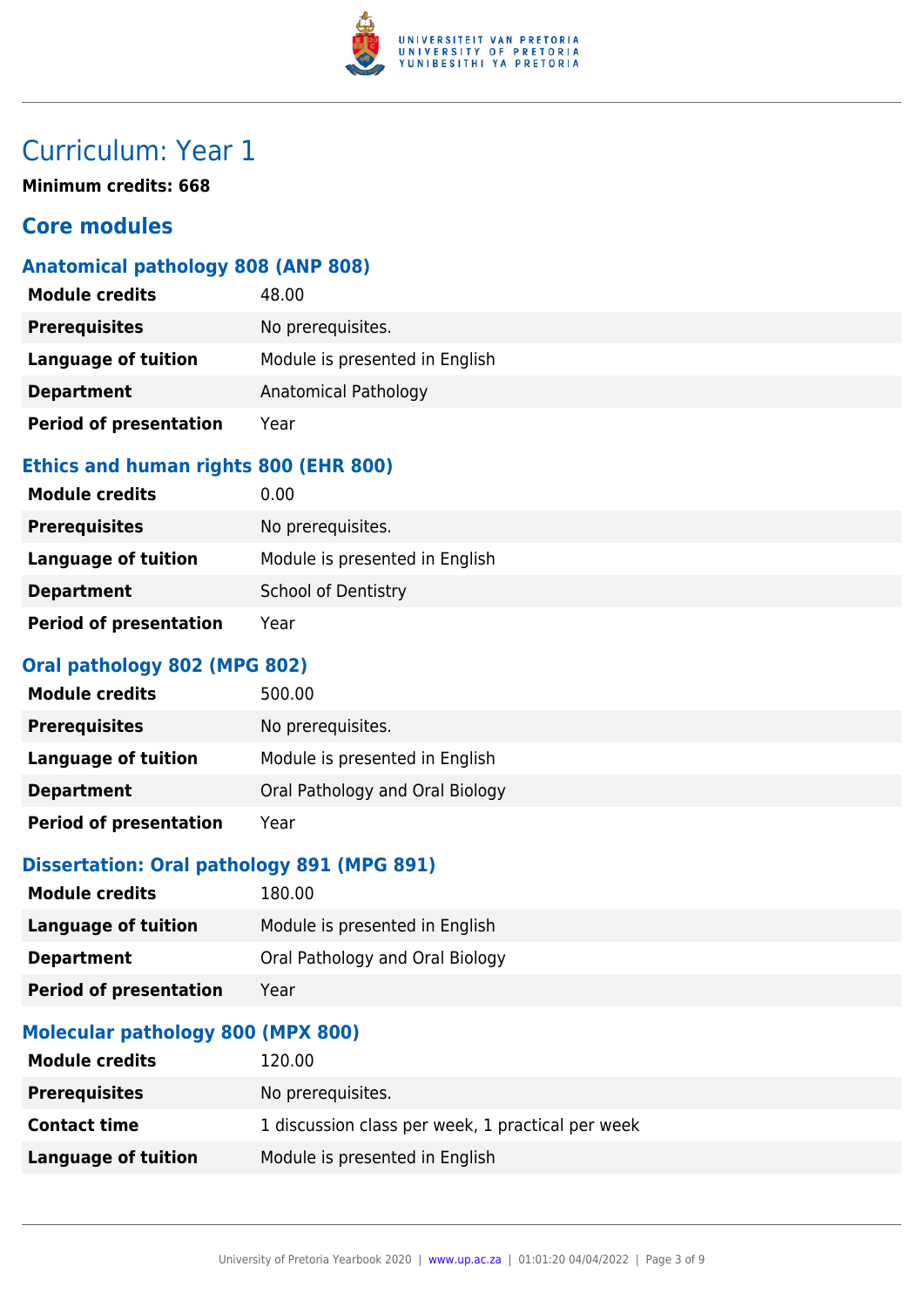

| <b>Department</b> | Oral Pathology and Oral Biology |
|-------------------|---------------------------------|
|-------------------|---------------------------------|

**Period of presentation** Year

### **Applied research methodology 802 (TNM 802)**

| <b>Module credits</b>         | 0.00                                |
|-------------------------------|-------------------------------------|
| <b>Language of tuition</b>    | Module is presented in English      |
| <b>Department</b>             | <b>Health Sciences Deans Office</b> |
| <b>Period of presentation</b> | Year                                |
| <b>Module content</b>         |                                     |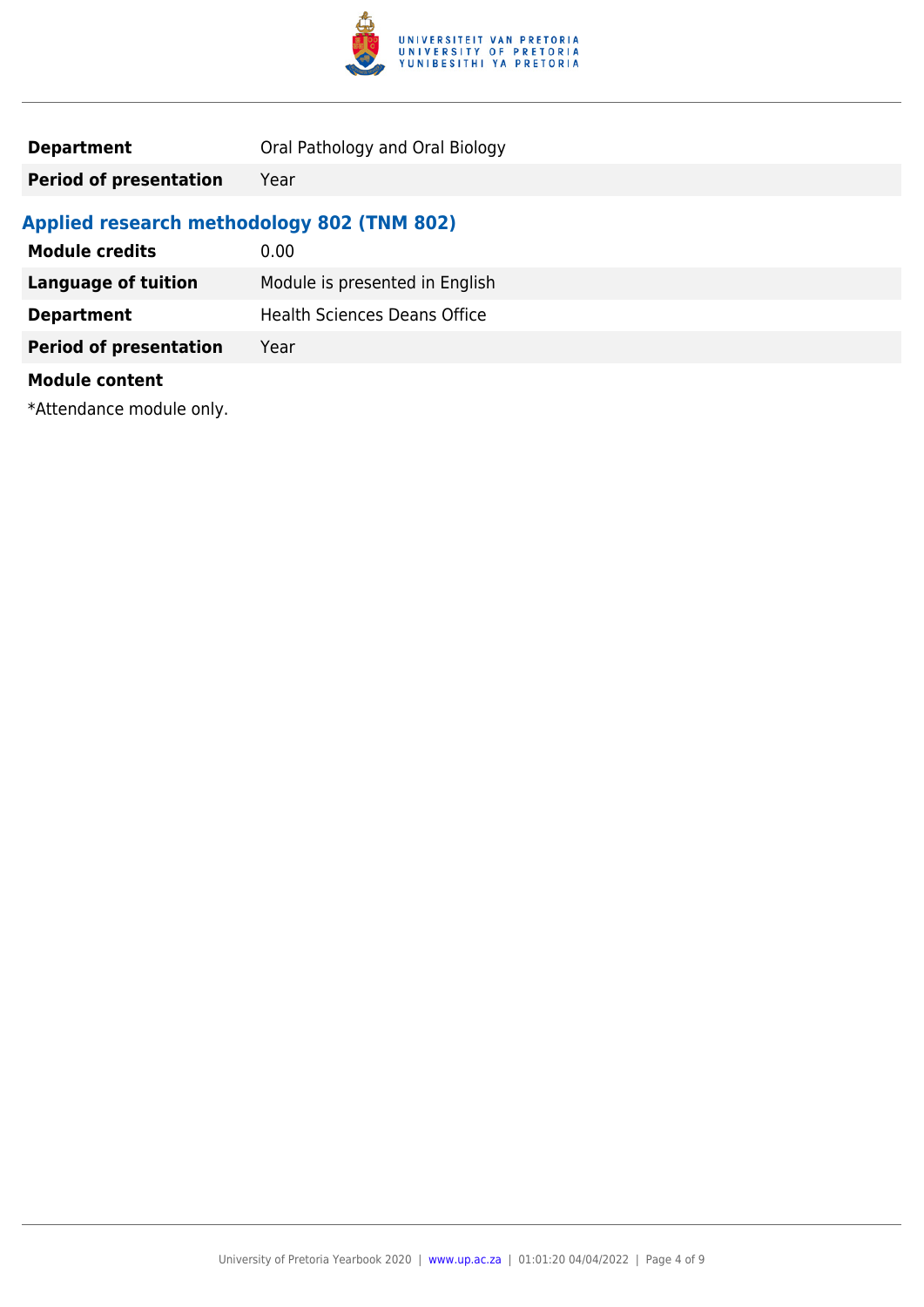

**Minimum credits: 668**

### **Core modules**

#### **Anatomical pathology 808 (ANP 808)**

| <b>Module credits</b>         | 48.00                          |
|-------------------------------|--------------------------------|
| <b>Prerequisites</b>          | No prerequisites.              |
| <b>Language of tuition</b>    | Module is presented in English |
| <b>Department</b>             | Anatomical Pathology           |
| <b>Period of presentation</b> | Year                           |

#### **Ethics and human rights 800 (EHR 800)**

| <b>Module credits</b>         | 0.00                           |
|-------------------------------|--------------------------------|
| <b>Prerequisites</b>          | No prerequisites.              |
| <b>Language of tuition</b>    | Module is presented in English |
| <b>Department</b>             | School of Dentistry            |
| <b>Period of presentation</b> | Year                           |

#### **Oral pathology 802 (MPG 802)**

| <b>Module credits</b>         | 500.00                          |
|-------------------------------|---------------------------------|
| <b>Prerequisites</b>          | No prerequisites.               |
| Language of tuition           | Module is presented in English  |
| <b>Department</b>             | Oral Pathology and Oral Biology |
| <b>Period of presentation</b> | Year                            |

#### **Dissertation: Oral pathology 891 (MPG 891)**

| <b>Module credits</b>                                                                                          | 180.00                          |
|----------------------------------------------------------------------------------------------------------------|---------------------------------|
| <b>Language of tuition</b>                                                                                     | Module is presented in English  |
| <b>Department</b>                                                                                              | Oral Pathology and Oral Biology |
| <b>Period of presentation</b>                                                                                  | Year                            |
| Martin and a sense of the sense on a sense of the sense of the sense of the sense of the sense of the sense of |                                 |

#### **Molecular pathology 800 (MPX 800)**

| <b>Module credits</b> | 120.00                                            |
|-----------------------|---------------------------------------------------|
| <b>Prerequisites</b>  | No prerequisites.                                 |
| <b>Contact time</b>   | 1 discussion class per week, 1 practical per week |
| Language of tuition   | Module is presented in English                    |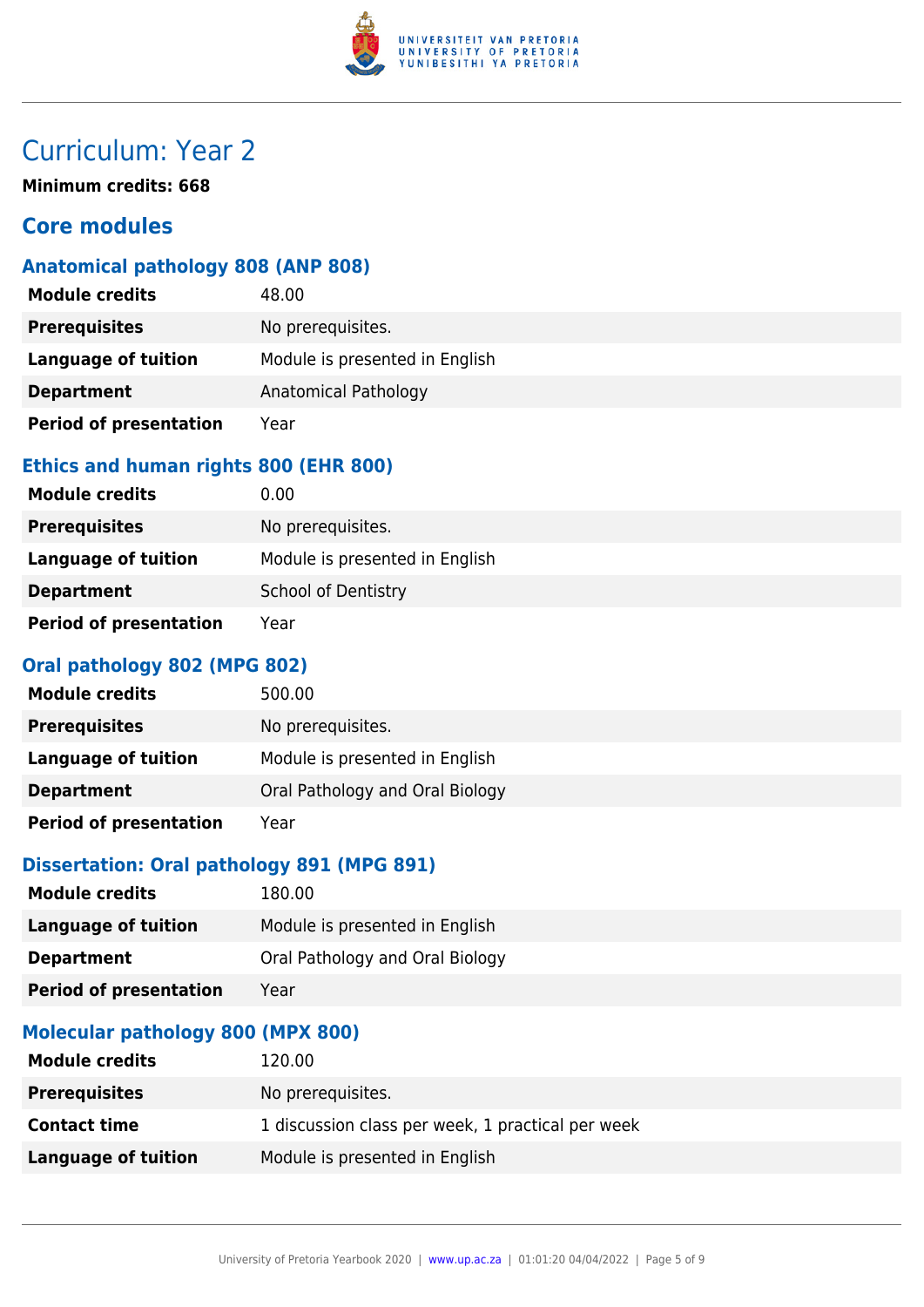

| <b>Department</b> | Oral Pathology and Oral Biology |
|-------------------|---------------------------------|
|-------------------|---------------------------------|

**Period of presentation** Year

### **Applied research methodology 802 (TNM 802)**

| <b>Module credits</b>         | 0.00                                |
|-------------------------------|-------------------------------------|
| <b>Language of tuition</b>    | Module is presented in English      |
| <b>Department</b>             | <b>Health Sciences Deans Office</b> |
| <b>Period of presentation</b> | Year                                |
| <b>Module content</b>         |                                     |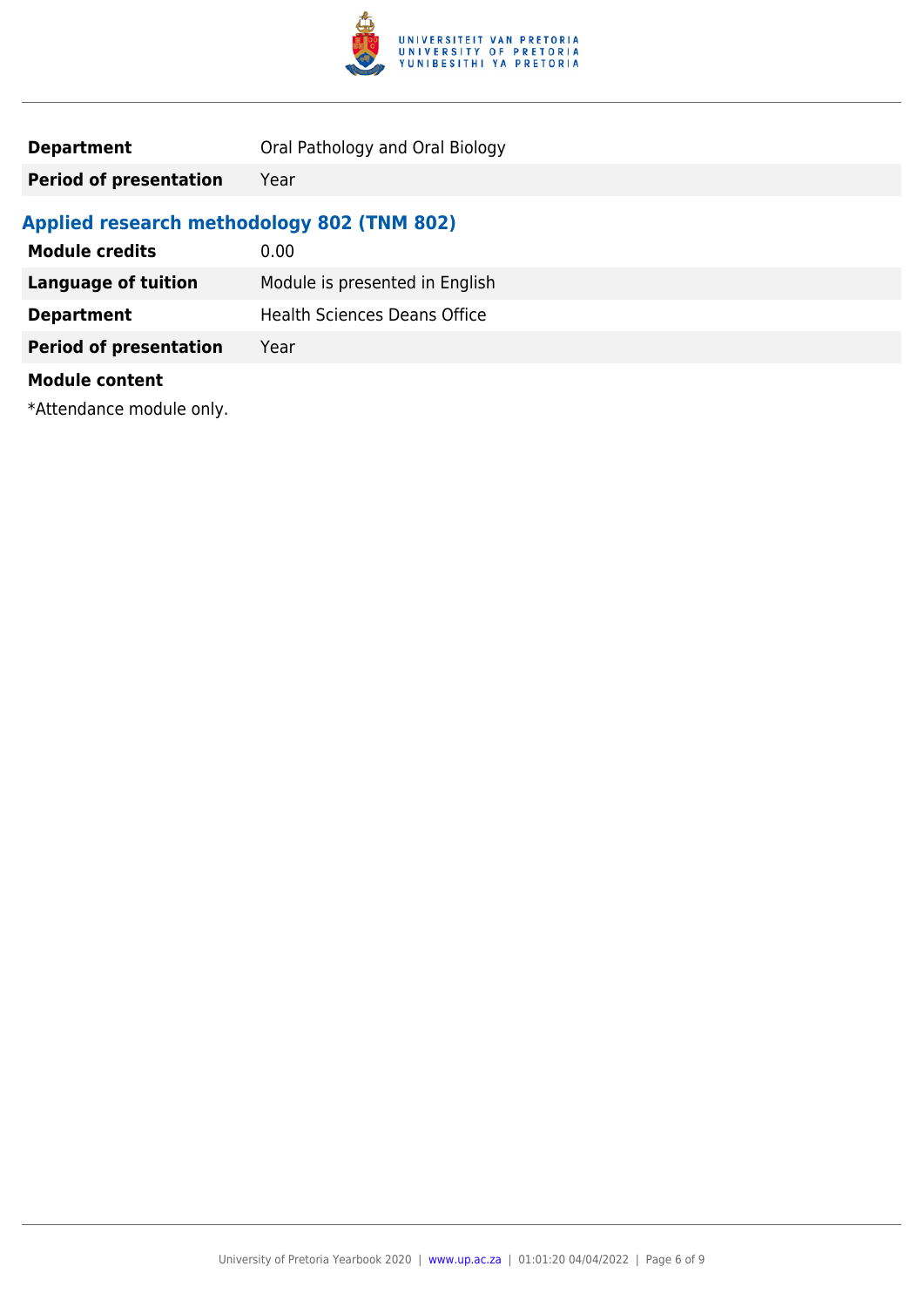

**Minimum credits: 500**

### **Core modules**

#### **Ethics and human rights 800 (EHR 800)**

| <b>Module credits</b>         | 0.00                           |  |
|-------------------------------|--------------------------------|--|
| <b>Prerequisites</b>          | No prerequisites.              |  |
| <b>Language of tuition</b>    | Module is presented in English |  |
| <b>Department</b>             | <b>School of Dentistry</b>     |  |
| <b>Period of presentation</b> | Year                           |  |

#### **Oral pathology 802 (MPG 802)**

| <b>Module credits</b>         | 500.00                          |
|-------------------------------|---------------------------------|
| <b>Prerequisites</b>          | No prerequisites.               |
| Language of tuition           | Module is presented in English  |
| <b>Department</b>             | Oral Pathology and Oral Biology |
| <b>Period of presentation</b> | Year                            |

#### **Dissertation: Oral pathology 891 (MPG 891)**

| <b>Module credits</b>         | 180.00                          |
|-------------------------------|---------------------------------|
| Language of tuition           | Module is presented in English  |
| <b>Department</b>             | Oral Pathology and Oral Biology |
| <b>Period of presentation</b> | Year                            |

#### **Applied research methodology 802 (TNM 802)**

| <b>Module credits</b>         | 0.00                                |
|-------------------------------|-------------------------------------|
| Language of tuition           | Module is presented in English      |
| <b>Department</b>             | <b>Health Sciences Deans Office</b> |
| <b>Period of presentation</b> | Year                                |
| <b>Module content</b>         |                                     |
|                               |                                     |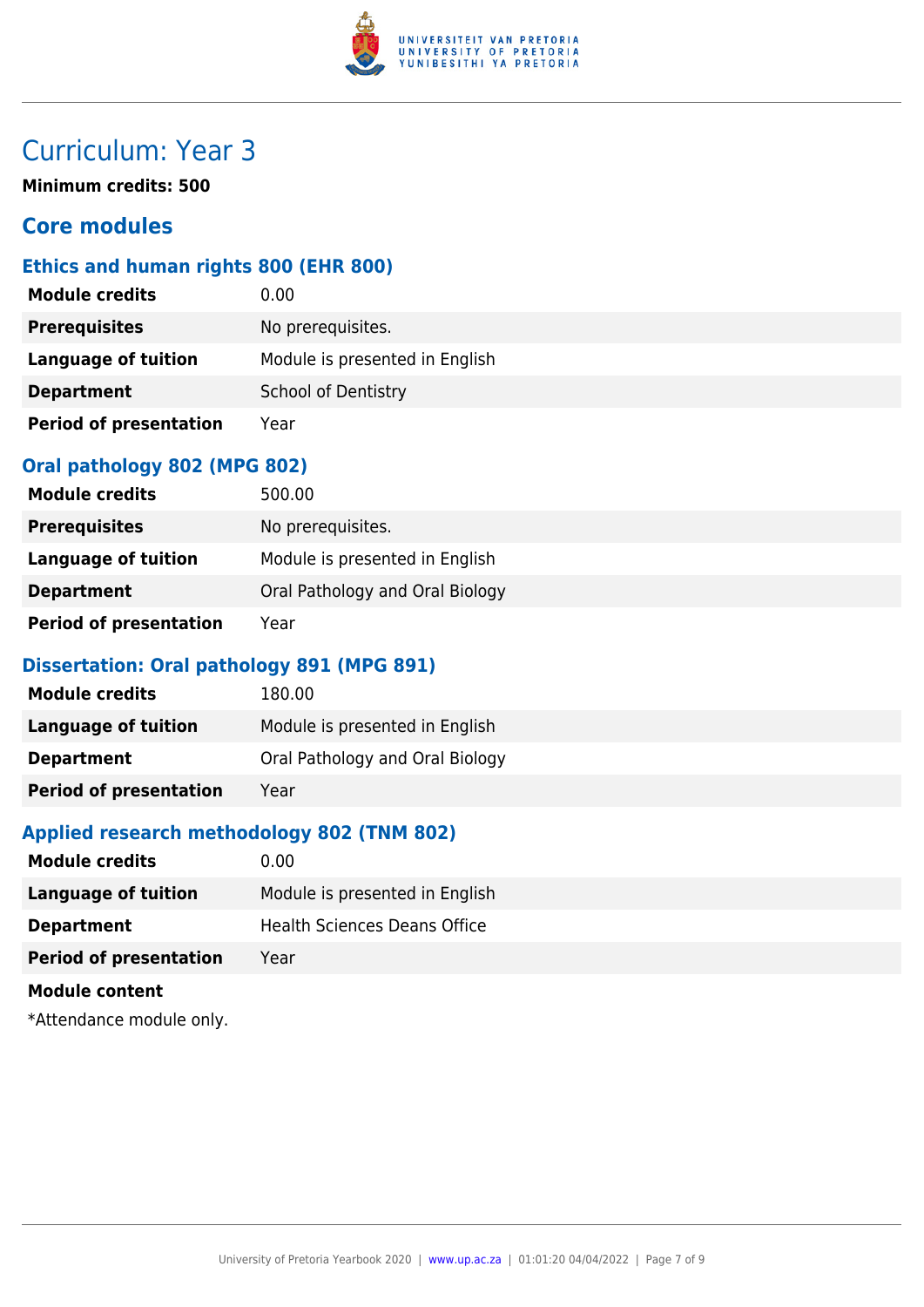

**Minimum credits: 680**

### **Core modules**

#### **Ethics and human rights 800 (EHR 800)**

| <b>Module credits</b>         | 0.00                           |  |
|-------------------------------|--------------------------------|--|
| <b>Prerequisites</b>          | No prerequisites.              |  |
| <b>Language of tuition</b>    | Module is presented in English |  |
| <b>Department</b>             | <b>School of Dentistry</b>     |  |
| <b>Period of presentation</b> | Year                           |  |

#### **Oral pathology 802 (MPG 802)**

| <b>Module credits</b>         | 500.00                          |
|-------------------------------|---------------------------------|
| <b>Prerequisites</b>          | No prerequisites.               |
| Language of tuition           | Module is presented in English  |
| <b>Department</b>             | Oral Pathology and Oral Biology |
| <b>Period of presentation</b> | Year                            |

#### **Dissertation: Oral pathology 891 (MPG 891)**

| <b>Module credits</b>         | 180.00                          |
|-------------------------------|---------------------------------|
| Language of tuition           | Module is presented in English  |
| <b>Department</b>             | Oral Pathology and Oral Biology |
| <b>Period of presentation</b> | Year                            |

#### **Applied research methodology 802 (TNM 802)**

| <b>Module credits</b>                                                                                                                                                                                                           | 0.00                                |
|---------------------------------------------------------------------------------------------------------------------------------------------------------------------------------------------------------------------------------|-------------------------------------|
| <b>Language of tuition</b>                                                                                                                                                                                                      | Module is presented in English      |
| <b>Department</b>                                                                                                                                                                                                               | <b>Health Sciences Deans Office</b> |
| <b>Period of presentation</b>                                                                                                                                                                                                   | Year                                |
| <b>Module content</b>                                                                                                                                                                                                           |                                     |
| $\sim$ . The contract of the contract of the contract of the contract of the contract of the contract of the contract of the contract of the contract of the contract of the contract of the contract of the contract of the co |                                     |